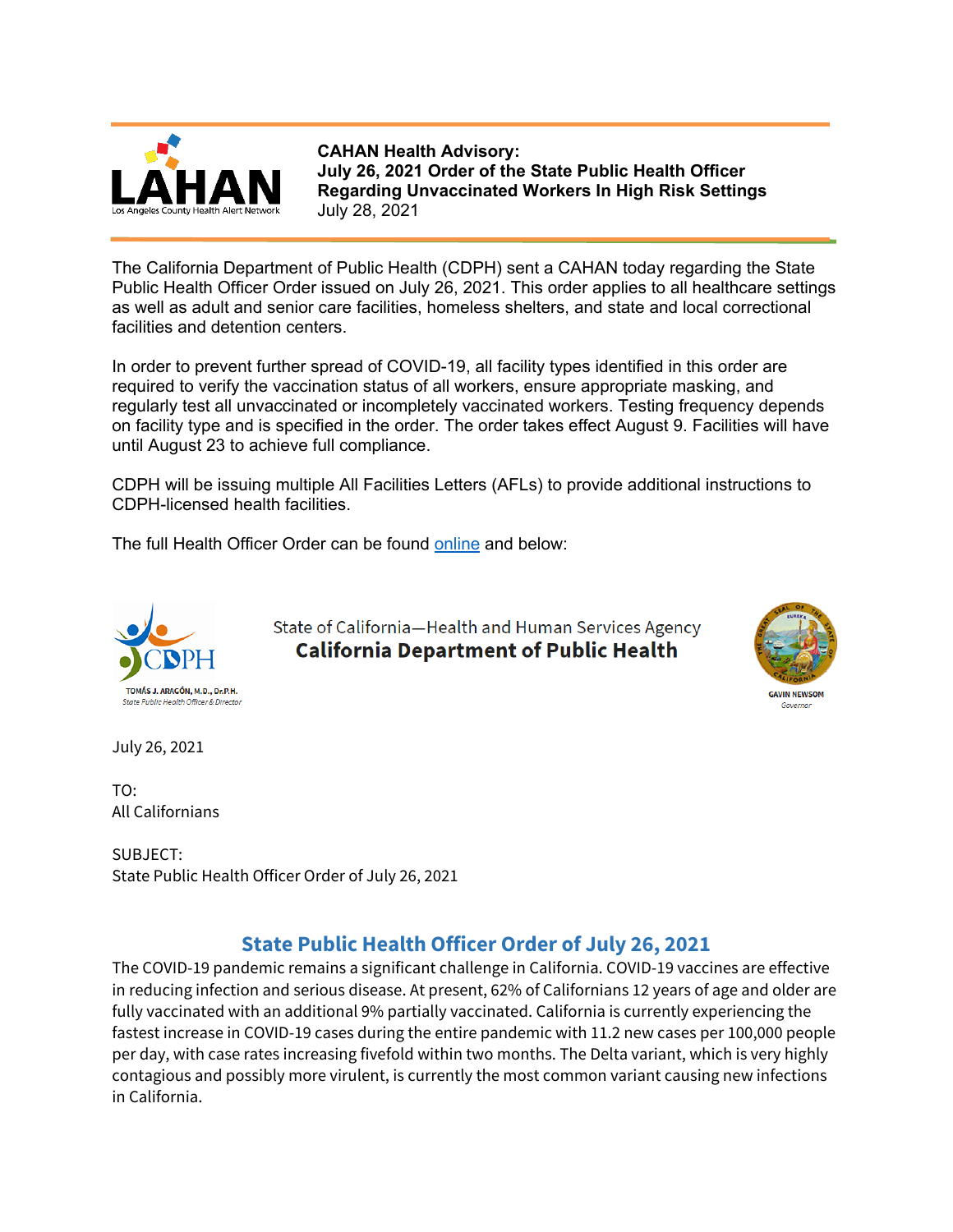Unvaccinated persons are more likely to get infected and spread the virus, which is transmitted through the air. Most current hospitalizations and deaths are among unvaccinated persons. Thanks to vaccinations and to measures taken since March 2020, California's health care system is currently able to address the increase in cases and hospitalizations. However, additional statewide facility-directed measures are necessary to protect particularly vulnerable populations, and ensure a sufficient, consistent supply of workers in high-risk health care and congregate settings.

Hospitals, skilled nursing facilities (SNFs), and the other health care facility types identified in this order are particularly high-risk settings where COVID-19 outbreaks can have severe consequences for vulnerable populations including hospitalization, severe illness, and death. Further, the congregate and residential settings in this order share several features. They all are residential facilities where the residents have little ability to control the persons with whom they interact. There is frequent exposure to staff and other residents. In many of these settings, the residents are at high risk of severe COVID-19 disease due to underlying health conditions, advanced age, or both.

Vaccinations have been available in California from December 2020 to the present, and from January 1, 2021, to July 12, 2021, a total of 9,056 confirmed COVID-19 outbreaks and 110,734 outbreak-related cases were reported to CDPH. The two most common settings for these outbreaks were: Residential care facilities (22.7%) and SNFs (9.7%). There have been over 4,000 outbreaks in residential care facilities, over 2,000 outbreaks in SNFs, over 450 outbreaks in hospitals, over 200 outbreaks in correctional facilities, and over 450 outbreaks reported in shelters in California to date. We also noted increasing numbers of health care workers as new positive cases, despite vaccinations being prioritized for this group when vaccines initially became available. Recent outbreaks in health care, SNFs, and other congregate settings have frequently been traced to unvaccinated staff members.

Thus, current requirements of staff in health care settings, such as universal mask requirements for all staff, are not proving sufficient to prevent transmission of the Delta variant, which is more transmissible and may cause more severe illness. Vaccination against COVID-19 is the most effective means of preventing infection with the COVID-19 virus, and subsequent transmission and outbreaks. As we respond to the dramatic increase in cases, transmission prevention measures must be increased for the significant proportion of unvaccinated health and congregate care workers remaining to reduce the chance of transmission to vulnerable populations. Reinforcement of wellfitting facemasks for source control, emphasis on increased respiratory protection with respirators in some settings, and regular testing (when appropriately followed by isolation of individuals who test positive), should contribute to reduction of transmission risk in these high-risk settings to mitigate the absence of vaccination protection.

For these reasons, COVID-19 remains a concern to public health and, in order to prevent its further spread in hospitals, SNFs, high-risk congregate settings and other health care settings, limited and temporary public health requirements are necessary at this time.

# **I, as State Public Health Officer of the State of California, order:**

I. This Order applies to the following facilities: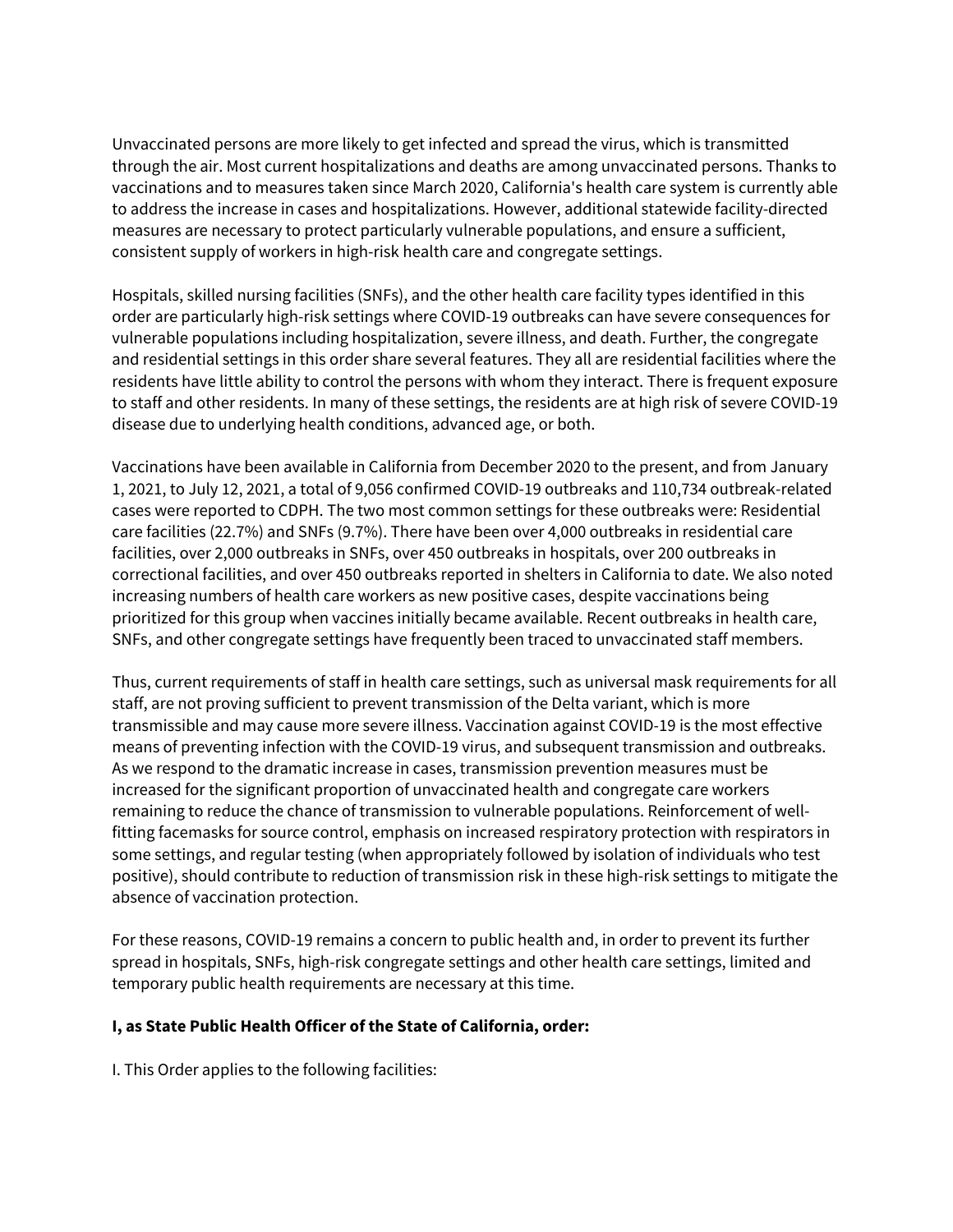# **A. Acute Health Care and Long-Term Care Settings:**

- 1. General Acute Care Hospitals
- 2. Skilled Nursing Facilities (including Subacute Facilities)
- 3. Intermediate Care Facilities

### **B. High-Risk Congregate Settings:**

- 4. Adult and Senior Care Facilities
- 5. Homeless Shelters
- 6. State and Local Correctional Facilities and Detention Centers

### **C. Other Health Care Settings:**

- 7. Acute Psychiatric Hospitals
- 8. Adult Day Health Care Centers
- 9. Adult Day Programs Licensed by the California Department of Social Services
- 10. Program of All-Inclusive Care for the Elderly (PACE) and PACE Centers
- 11. Ambulatory Surgery Centers
- 12. Chemical Dependency Recovery Hospitals
- 13. Clinics & Doctor Offices (including behavioral health, surgical)
- 14. Congregate Living Health Facilities
- 15. Dental Offices
- 16. Dialysis Centers
- 17. Hospice Facilities
- 18. Pediatric Day Health and Respite Care Facilities

# 19. Residential Substance Use Treatment and Mental Health Treatment Facilities

#### II. All facilities identified in this Order must verify vaccine status of all workers.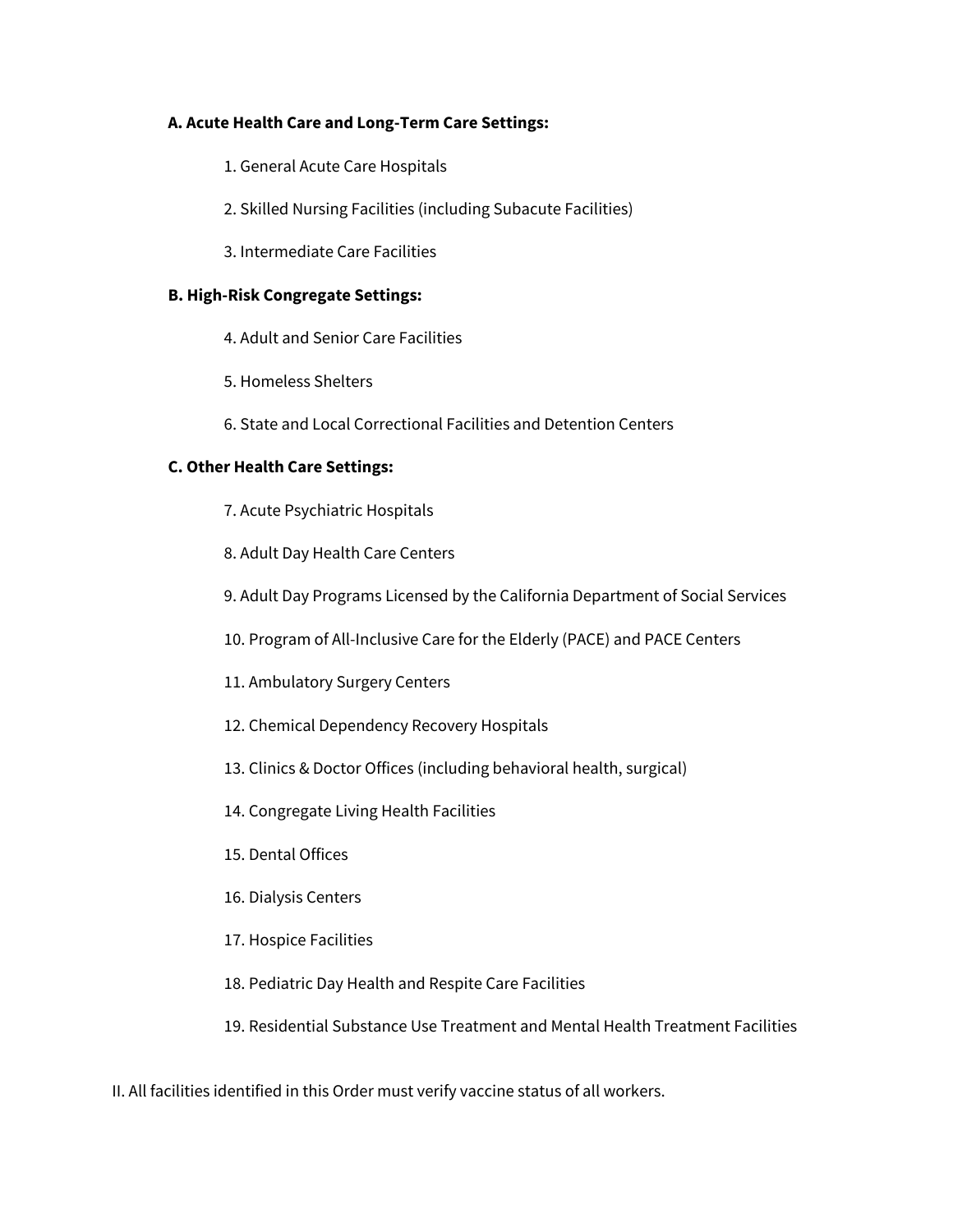A. Pursuant to th[e CDPH Guidance for Vaccine Records Guidelines & Standards,](https://www.cdph.ca.gov/Programs/CID/DCDC/Pages/COVID-19/Vaccine-Record-Guidelines-Standards.aspx) only the following modes may be used as proof of vaccination:

1. COVID-19 Vaccination Record Card (issued by the Department of Health and Human Services Centers for Disease Control & Prevention or WHO Yellow Card) which includes name of person vaccinated, type of vaccine provided and date last dose administered); OR

2. a photo of a Vaccination Record Card as a separate document; OR

3. a photo of the client's Vaccination Record Card stored on a phone or electronic device; OR

4. documentation of COVID-19 vaccination from a health care provider; OR

5. digital record that includes a QR code that when scanned by a SMART Health Card reader displays to the reader client name, date of birth, vaccine dates and vaccine type. The QR code must also confirm the vaccine record as an official record of the state of California; OR

6. documentation of vaccination from other contracted employers who follow these vaccination records guidelines and standards.

In the absence of knowledge to the contrary, a facility may accept the documentation presented as valid.

B. Facilities must have a plan in place for tracking verified worker vaccination status. Records of vaccination verification must be made available, upon request, to the local health jurisdiction for purposes of case investigation.

C. Workers who are not fully vaccinated, or for whom vaccine status is unknown or documentation is not provided, must be considered unvaccinated.

#### III. Respirator or mask requirements:

A. All facilities identified in this Order must strictly adhere to current [CDPH Masking Guidance.](https://www.cdph.ca.gov/Programs/CID/DCDC/Pages/COVID-19/guidance-for-face-coverings.aspx) To the extent they are already applicable, facilities must also continue to adhere to Cal/OSHA's standards for Aerosol Transmissible Diseases (ATD), which requires respirator use in areas where suspected and confirmed COVID-19 cases may be present, and the Emergency Temporary Standards (ETS) that requires all unvaccinated workers be provided a respirator upon request.

B. Acute Health Care and Long-Term Care Settings: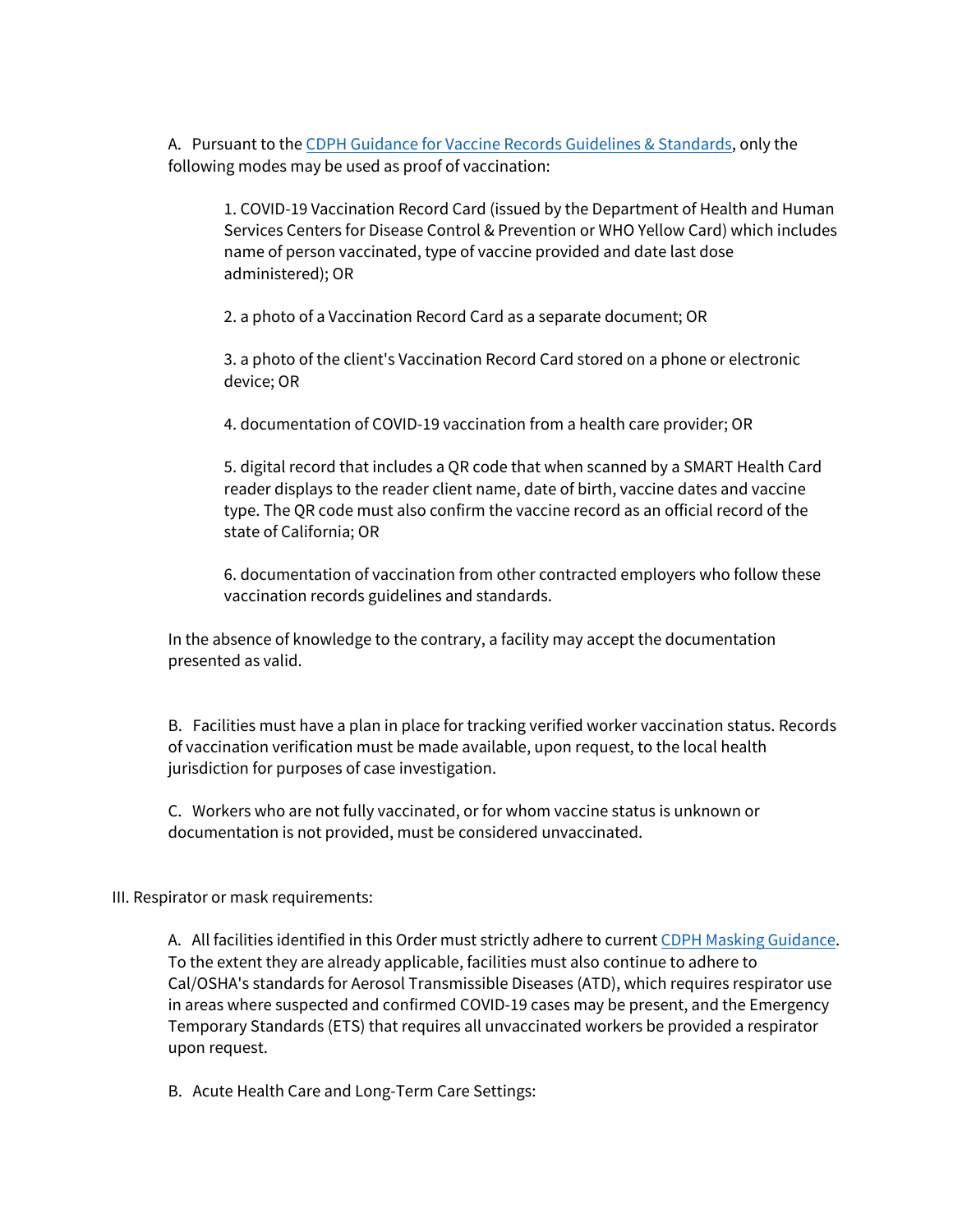In addition to respirators required under Title 8 of the California Code of Regulations, facilities must provide respirators to all unvaccinated or incompletely vaccinated workers who work in indoor work settings where (1) care is provided to patients or residents, or (2) to which patients or residents have access for any purpose. Workers are strongly encouraged to wear respirators in all such settings. The facility must provide the respirators at no cost, and workers must be instructed how to properly wear the respirator and how to perform a seal check according to the manufacturer's instructions.

C. High-Risk Congregate Settings and Other Health Care Settings: Where Title 8 of the California Code of Regulations does not require the use of respirators, facilities shall provide all unvaccinated or incompletely vaccinated workers with FDA-cleared surgical masks. Workers are required to wear FDA-cleared surgical masks in indoor settings anywhere they are working with another person.

#### IV. Testing requirements:

A. Acute Health Care and Long-Term Care Settings:

1. Asymptomatic **unvaccinated** or incompletely vaccinated workers are **required to undergo** diagnostic screening testing.

2. Workers may choose either antigen or molecular tests to satisfy this requirement, but unvaccinated or incompletely vaccinated workers must be tested **at least twice weekly** with either PCR testing or antigen testing. Any PCR (molecular) or antigen test used must either have Emergency Use Authorization by the U.S. Food and Drug Administration or be operating per the Laboratory Developed Test requirements by the U.S. Centers for Medicare and Medicaid Services.

B. High-Risk Congregate Settings and Other Health Care Settings:

1. Asymptomatic **unvaccinated** or incompletely vaccinated workers are **required to undergo** diagnostic screening testing.

2. Workers may choose either antigen or molecular tests to satisfy this requirement, but unvaccinated or incompletely vaccinated workers must be tested **at least once weekly** with either PCR testing or antigen testing. More frequent testing improves outbreak prevention and control and is encouraged, especially with antigen testing. Any PCR (molecular) or antigen test used must either have Emergency Use Authorization by the U.S. Food and Drug Administration or be operating per the Laboratory Developed Test requirements by the U.S. Centers for Medicare and Medicaid Services.

C. All Facilities: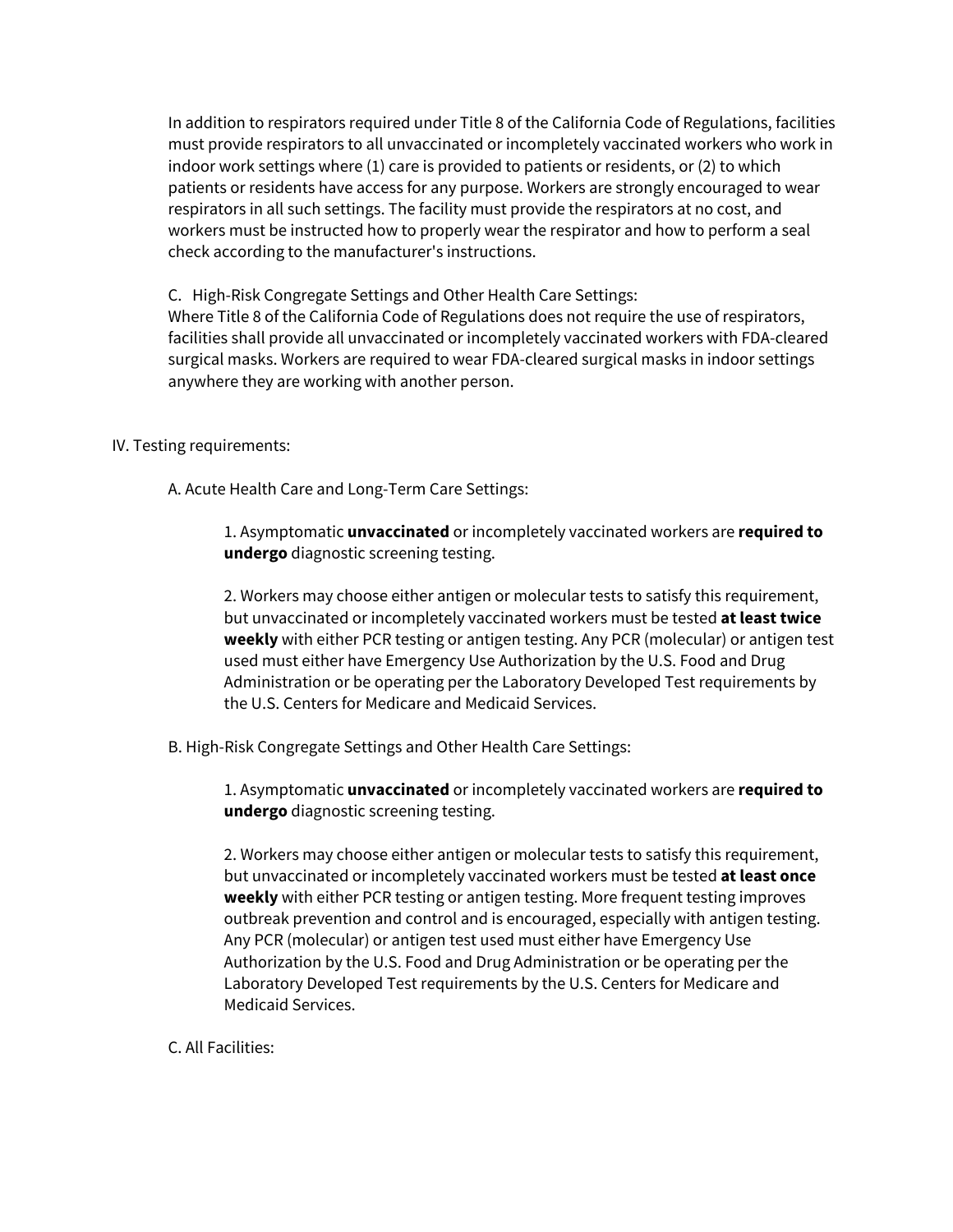1. Unvaccinated or incompletely vaccinated workers must also observe all other infection control requirements, including masking, and are not exempted from the testing requirement even if they have a medical contraindication to vaccination, since they are still potentially able to spread the illness. Previous history of COVID-19 from which the individual recovered more than 90 days earlier, or a previous positive antibody test for COVID-19, **do not** waive this requirement for testing.

2. Diagnostic screening testing of asymptomatic fully vaccinated workers is not currently required. However, fully vaccinated workers may consider continuing routine diagnostic screening testing if they have underlying immunocompromising conditions (e.g., organ transplantation, cancer treatment), which might impact the level of protection provided by COVID-19 vaccine.

3. Facilities with workers required to undergo workplace diagnostic screening testing should have a plan in place for tracking test results, conducting workplace contact tracing, and must report results to local public health departments. There are IT platforms available that can facilitate these processes for facilities.

V. Definitions: For purposes of this Order, the following definitions apply:

A. "Fully Vaccinated" means individuals who are considered fully vaccinated for COVID-19: two weeks or more after they have received the second dose in a 2-dose series (Pfizer-BioNTech or Moderna or vaccine authorized by the World Health Organization), or two weeks or more after they have received a single-dose vaccine (Johnson and Johnson [J&J]/Janssen). COVID-19 vaccines that are currently authorized for emergency use:

1. By the US Food and Drug Administration, are listed at [https://www.fda.gov/emergency-preparedness-and-response/coronavirus-disease-](https://www.fda.gov/emergency-preparedness-and-response/coronavirus-disease-2019-covid-19/covid-19-vaccines)[2019-covid-19/covid-19-vaccines.](https://www.fda.gov/emergency-preparedness-and-response/coronavirus-disease-2019-covid-19/covid-19-vaccines)

2. By the World Health Organization, are listed at <https://extranet.who.int/pqweb/vaccines/covid-19-vaccines>

B. "Incompletely vaccinated" means persons who have received at least one dose of COVID-19 vaccine but do not meet the definition of **fully vaccinated**.

C. "Respirator" means a respiratory protection device approved by the National Institute for Occupational Safety and Health (NIOSH) to protect the wearer from particulate matter, such as an N95 filtering facepiece respirator.

D. "Unvaccinated" means persons who have not received any doses of COVID-19 vaccine or whose status is unknown.

E. "WHO Yellow Card" refers to the original World Health Organization International Certificate of Vaccination or Prophylaxis issued to the individual following administration of the COVID-19 vaccine in a foreign country.